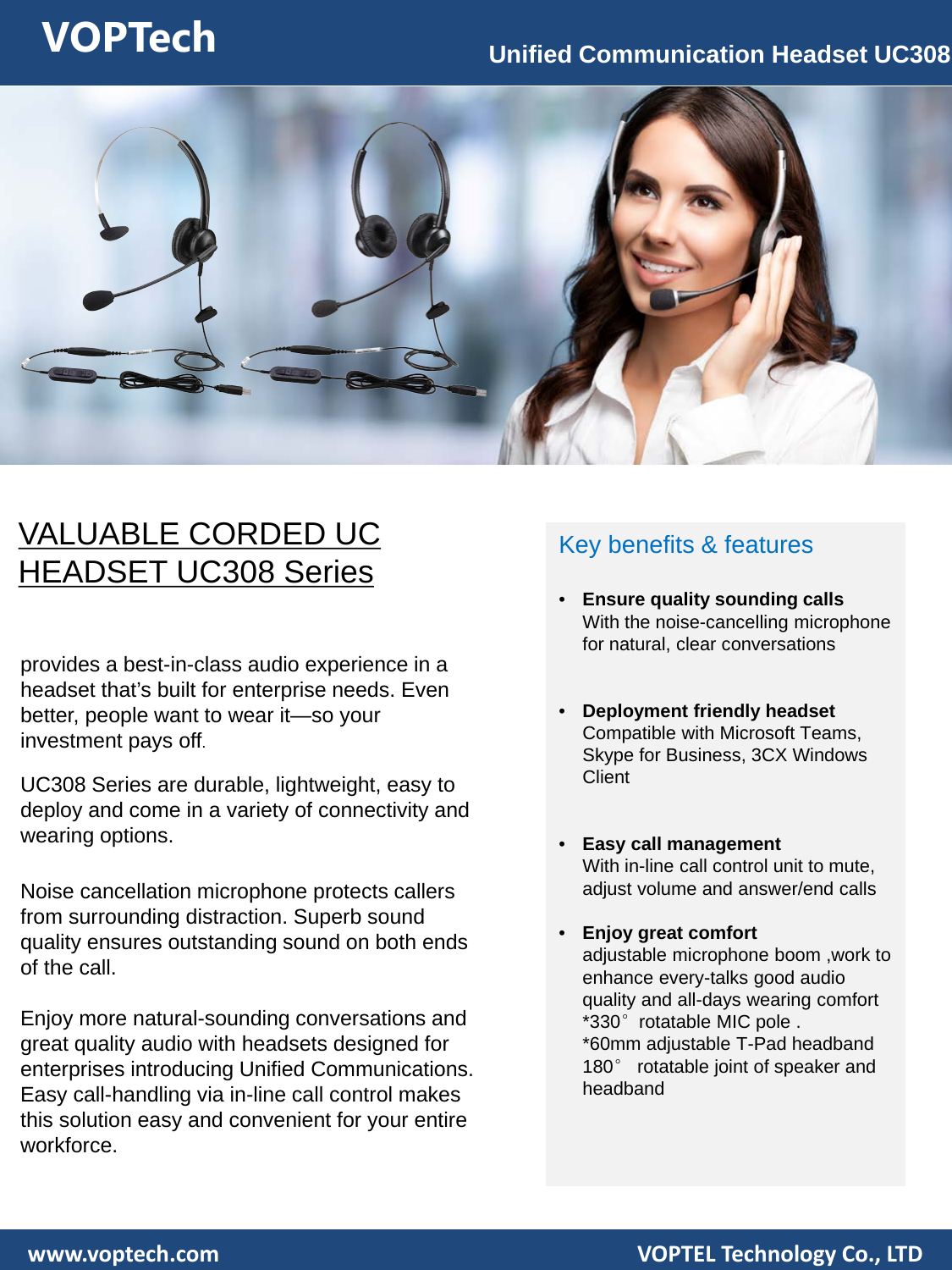### **Product Data**

| General               |                       |  |
|-----------------------|-----------------------|--|
| Wearing style         | Headband              |  |
| Color                 | <b>Black</b>          |  |
| <b>Headset Weight</b> | Single-sided 100g     |  |
|                       | Double-sided 140g     |  |
| Packing Box           | 19*15*4cm/pc          |  |
| <b>Carton Size</b>    | 77.5*44*21.5cm/50 pcs |  |
| Warranty              | 2 years               |  |

#### **Audio**

| Microphone                        | Noise canceling microphone for optimal speech transmission                    |  |  |
|-----------------------------------|-------------------------------------------------------------------------------|--|--|
|                                   | Goose-neck microphone boom offers multiple adjustment and accurate talking    |  |  |
|                                   | position                                                                      |  |  |
| Microphone Frequency Response     | 50Hz-3.5KHz                                                                   |  |  |
| <b>Microphone Sensitivity</b>     | -46 $\pm$ 3dB (0dB=1V/Pa, 1 KHz)                                              |  |  |
| Speaker                           | High-frequency wide band speaker ensures crystal clarity of each conversation |  |  |
| <b>Speaker Frequency Response</b> | 300Hz-3.0KHz                                                                  |  |  |
| <b>Speaker Sensitivity</b>        | $108 \pm 3$ dB (at 1 KHz 1mw)                                                 |  |  |

| <b>Call Management</b> |                                |
|------------------------|--------------------------------|
| Call Control           | - Answer/end call              |
|                        | - Volume up/down               |
|                        | - Microphone mute              |
|                        | - Redial last outgoing call    |
| <b>UC Compatible</b>   | - Microsoft Teams              |
|                        | - Microsoft Skype for Business |
|                        | -3CX, Windows Client Only      |

| <b>Content of Delivery</b> |                           |  |  |  |
|----------------------------|---------------------------|--|--|--|
| What's in the box          | - Headset<br>– User Guide |  |  |  |